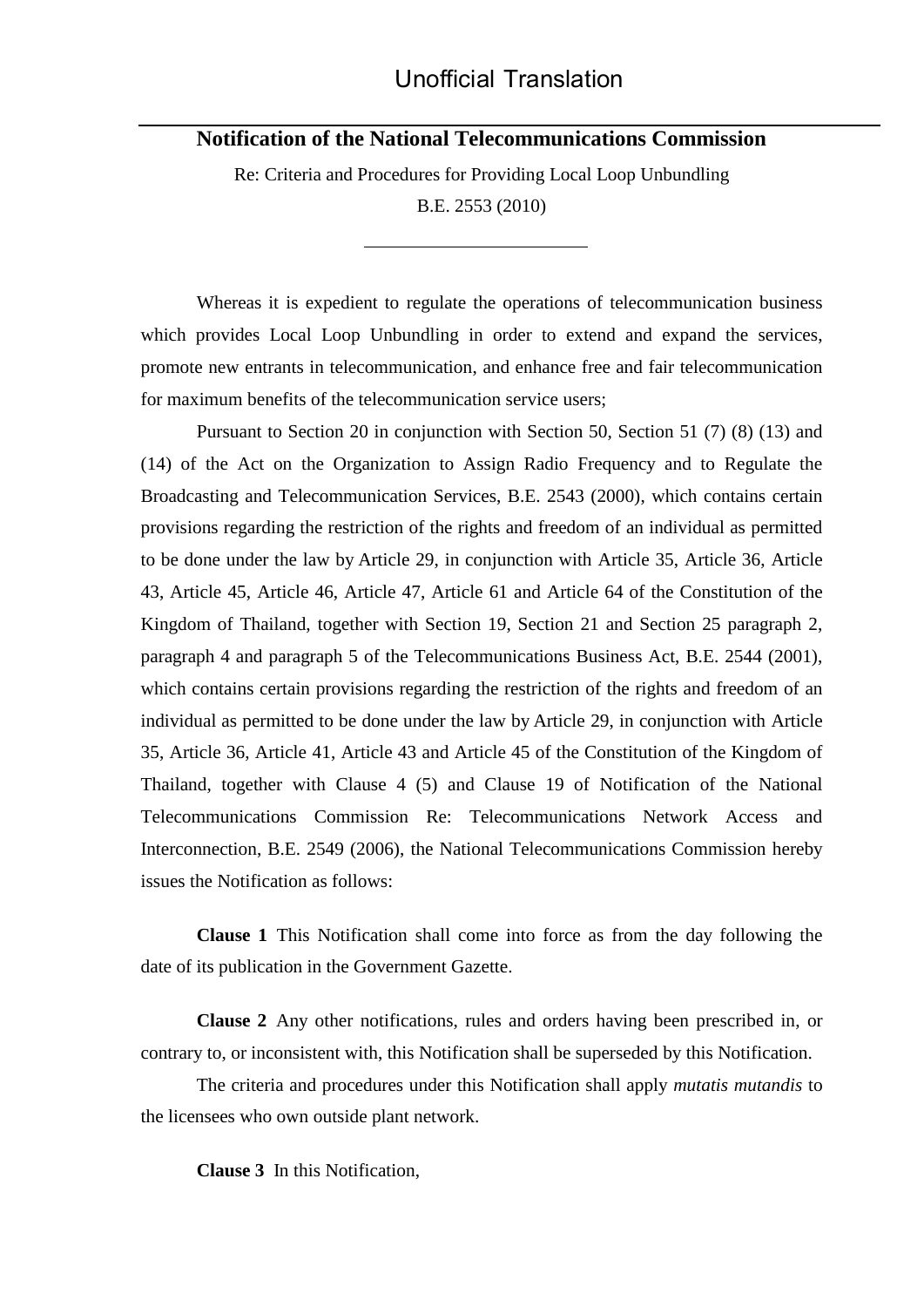"Local loop" means wireline network that connects between local exchange and end users;

"Local Loop" means wireline network that connects between service users and core network for users' access to telecommunication services;

"Bit stream access" means transmission services over a local loop for the provision of internet services;

"Line sharing" means leased line on local loop for the provision of internet services;

"Full unbundling services" means leasing of line for data transmission on local loop for the provision of internet services and fixed telephone services;

"Local Loop Unbundling area" means an area designated by the National Telecommunications Commission for the provision of local loop unbundling services pursuant to this Notification;

"Alternative telecommunication operator" means any licensee who obtains the right to use local loop unbundling from the operator with significant market power or operator who owns fixed-line telephone network for the provision of local loop unbundling services in the designated area. The alternative telecommunication operator shall not be a subsidiary or affiliated company of the provider of local loop unbundling;

"Operator with significant market power" means the licensee designated by the Commission as operator with significant market power in the telecommunication market pursuant to the Notification of the National Telecommunications Commission Re: Criteria and Procedures for Identifying Operators with Significant Market Power in Telecommunications Business, B.E. 2552 (2009);

"Local Loop Unbundling Committee" means a committee appointed by the National Telecommunications Commission to take charge of regulating and supervising local loop unbundling pursuant to this Notification;

"Licensee" means licensee who has been granted a license to operate telecommunication business under the telecommunication business law, including the operators who have been granted authorization, concession or contract by TOT Public Company Limited or CAT Telecommunications Public Company Limited prior to the date on which the Telecommunications Business Act, B.E. 2544 (2001) comes into force;

"Commission" means the National Telecommunications Commission;

"Secretary-General" means the Secretary-General of the National Telecommunications Commission.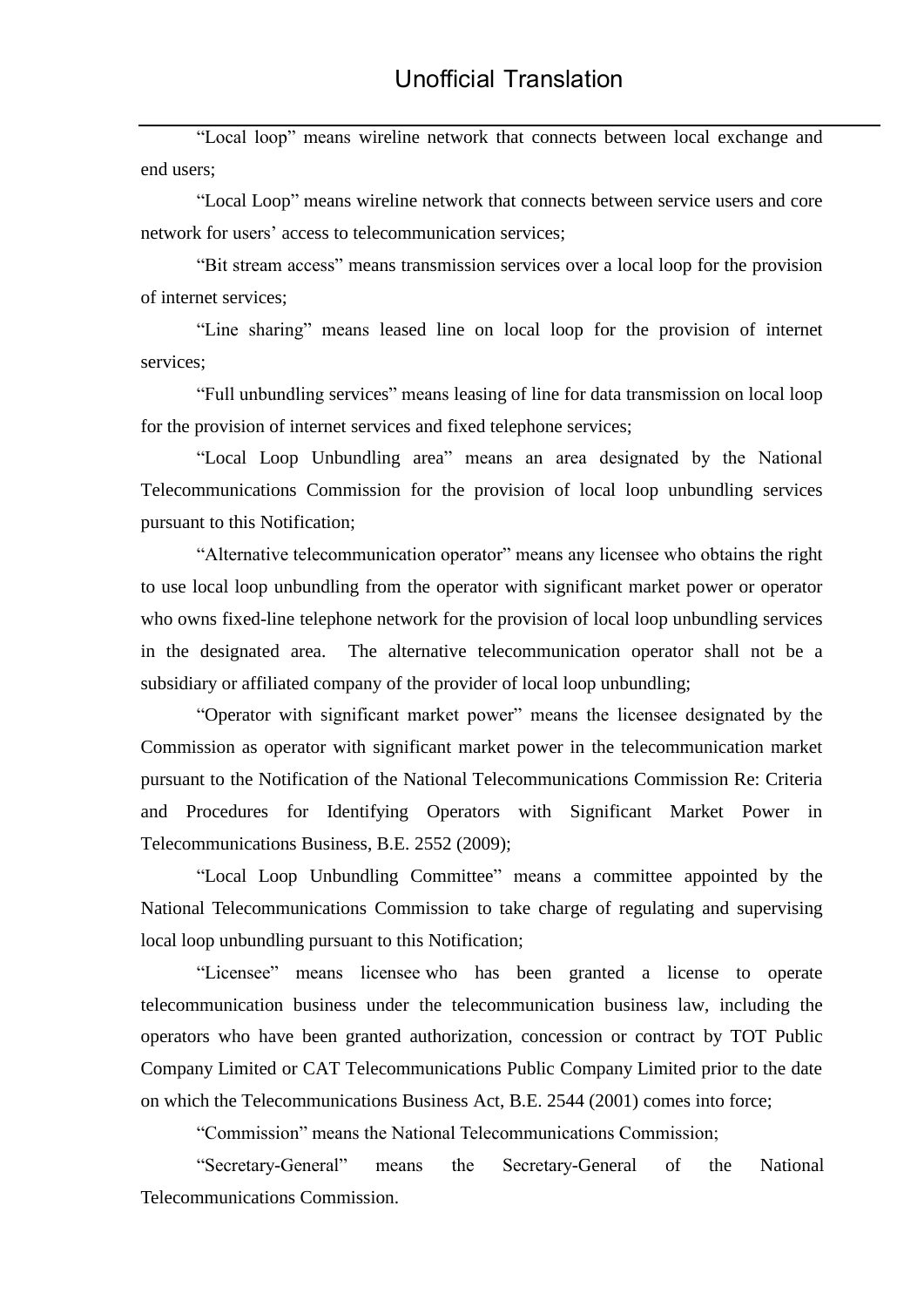#### CHAPTER 1

Local Loop Unbundling Committee

 $\overline{a}$ 

**Clause 4** There shall be a Committee for the Supervision of local loop unbundling to undertake or perform the duties in the supervision of local loop unbundling, consisting of member of the National Telecommunications Commission who is appointed by the Commission as Chairman, and Chairman of the Rights-of-Way Committee, Chairman of the Telecommunications Development for Public Benefit Fund, a member of the Rights-of-Way Committee appointed by the Committee, and the manager of the Telecommunications Development for Public Benefit Fund as members of this Committee.

Secretary of the Rights-of-Way Committee shall be the secretary, and the assistant secretary of the Rights-of-Way Committee shall be the assistant secretary of this Committee.

 **Clause 5** The Committee for the Supervision of local loop unbundling shall have duty and responsibility to prepare and submit proposals on the supervision of the local loop unbundling for the Commission's consideration as follows:

(1) Criteria for selecting suitable areas for the provision of local loop unbundling;

- (2) Designating suitable areas for the provision of unbundled network services;
- (3) Service charge rates for local loop unbundling;
- (4) Criteria, procedures and methods for negotiating local loop unbundling contracts, and designating local loop unbundling access points;
- (5) Criteria for providing support to alternative telecommunication operators;
- (6) Three-year plan, targets and operational framework for the provision of local loop unbundling;
- (7) Any other proposals as assigned by the Commission.

**Clause 6** The consideration of the Committee pursuant to Clause 5 shall take into account the appropriate levels of technology and returns on investment of the telecommunication business operators, or for public interest protection, and also the promotion of competition or market entry of other licensees.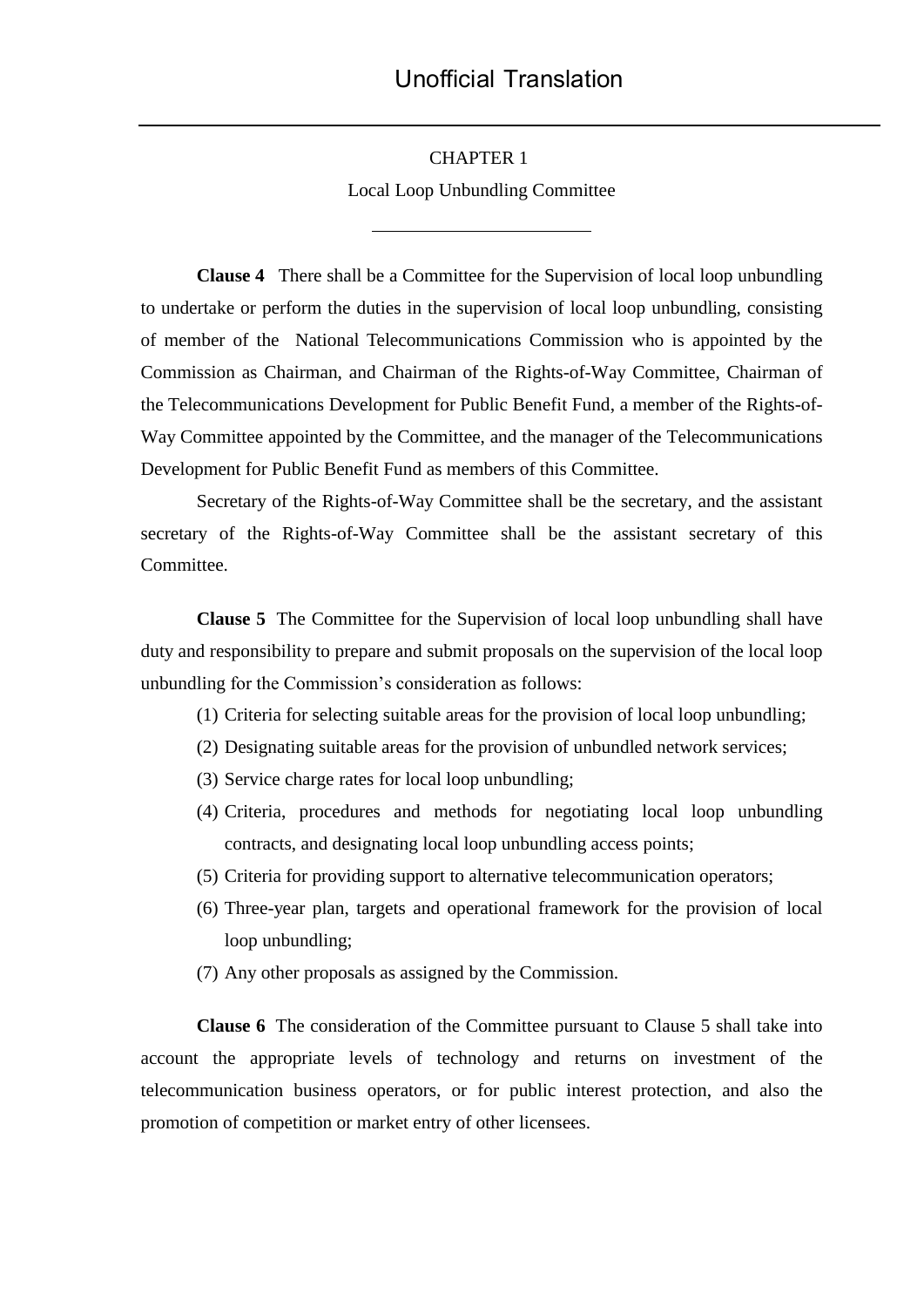**Clause 7** The meeting of the Committee for the Supervision of local loop unbundling shall require the attendance of at least one half of the entire members of the Committee in order to constitute a quorum.

In the case where the Chairman of the Committee is unable to attend the meeting or to execute his duty, the attending members shall elect one of them to chair the meeting.

A resolution of the meeting shall be passed by a majority of the vote cast. Each member shall have one vote. In the event of a tie, the Chairman shall have the final vote cast.

The Chairman or the members of the Committee who have beneficial interests in any agenda items under consideration shall be prohibited from attending the meeting on such agenda items and casting votes thereon.

### CHAPTER 2

 $\overline{a}$ 

Provision of local loop unbundling

**Clause 8** Operators with significant market power or licensees who operate Type Two or Type Three telecommunication business as designated by the Commission shall arrange for the provision of local loop unbundling and have the following duties:

(1) Provide Reference Unbundling Offer (RUO) that enables other licensees to negotiate and enter into contracts for the provision of local loop unbundling;

(2) Seek alternative telecommunication operators to negotiate and enter into contracts for the provision of local loop unbundling after a six-month period has lapsed and no interested party has negotiated and entered into contracts under (1);

(3) Prepare and submit a report to the Secretary-General on a yearly basis as required by the Committee for the Supervision of local loop unbundling;

(4) Perform any other duties pursuant to this Notification.

The provision of local loop unbundling under paragraph one shall not be discriminatory among all licensees or alternative telecommunication operators, and shall comply with the criteria, conditions and procedures prescribed by the Commission in this Notification or as required by the Committee for the Supervision of local loop unbundling.

**Clause 9** Local Loop Unbundling under this Notification shall at least consist of the following three types:

(1) Bit stream access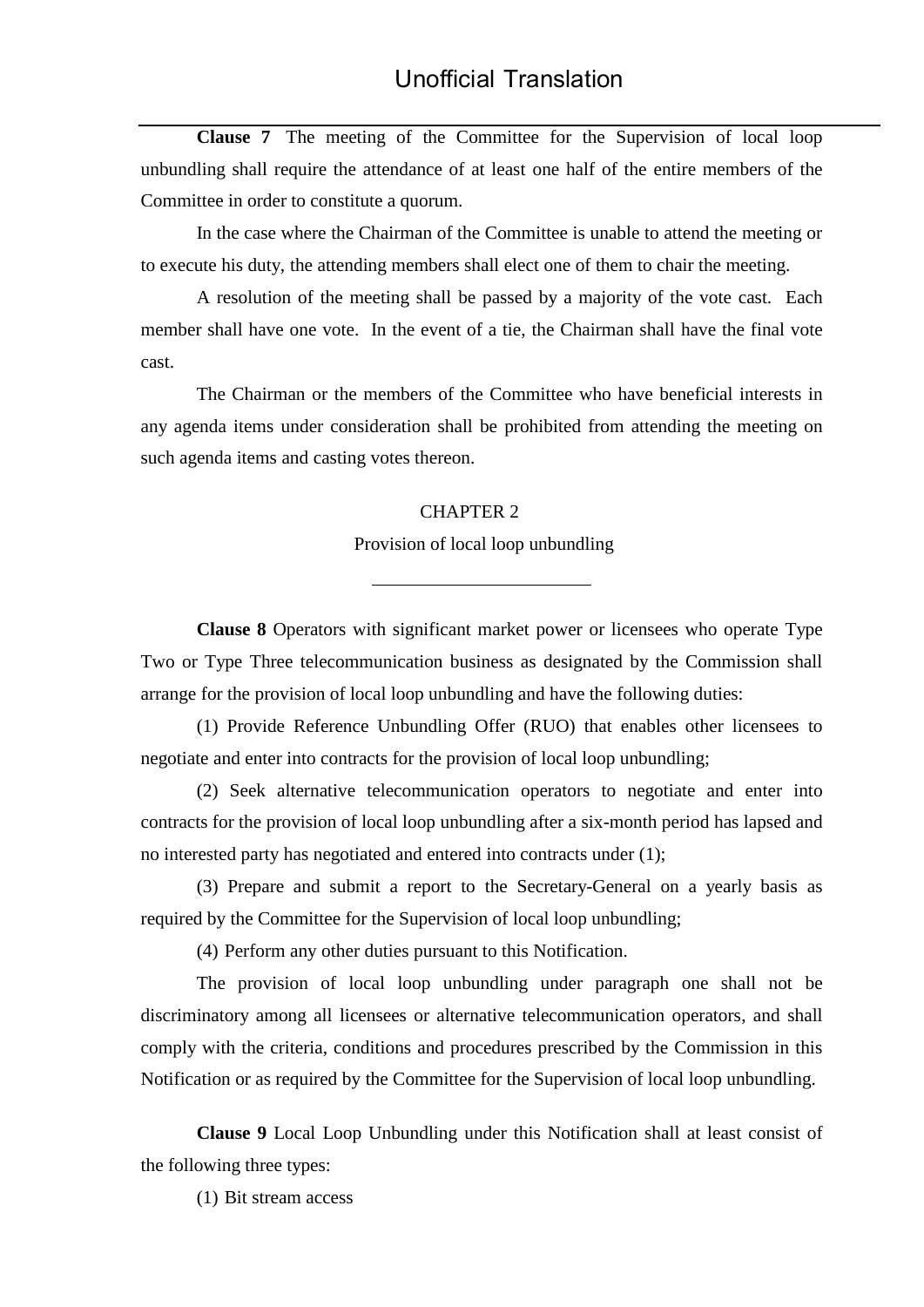(2) Line sharing

(3) Full unbundling

Rights and duties of the granting licensees and the requesting licensees of the use of local loop unbundling shall be in accordance with the criteria, conditions and procedures prescribed by the Commission in this Notification.

> Part 1 Rights and Duties of Granting Licensees and Requesting Licensees Of the Use of Bit Stream Access

> > $\overline{a}$

**Clause 10** Licensees who grant bit stream access shall have the duty to procure or supply equipment or facilities necessary for the provision of internet services so that the licensees who request the use of bit stream access are able to provide efficient internet services. This shall be subject to the conditions and procedures specified in the contracts and conditions for the local loop unbundling, and shall not be contrary to, or inconsistent with, the criteria, conditions and procedures prescribed by the Commission.

**Clause 11** Granting licensees of bit stream access shall not take any action which may prevent the services of the requesting licensees from regular functioning, or cause interference or interruption to the telecommunications business or activity.

**Clause 12** Granting licensees of bit stream access shall provide the services in compliance with the standards and quality specified in the contracts and conditions on the supply of bit stream access, and such services shall not be inferior to those provided to their own service users.

**Clause 13** Requesting licensees of the use of bit stream access shall have the rights, duties and liability to their service users directly according to the laws and the contracts, and shall not deny executing the duties and liability, or not pass on the duties and liability to the granting licensees of bit stream access.

Service users suffering from telecommunication services provided by the requesting licensees of the use of bit stream access shall have the rights to claim for compensation either from the requesting licensees under paragraph one, or from the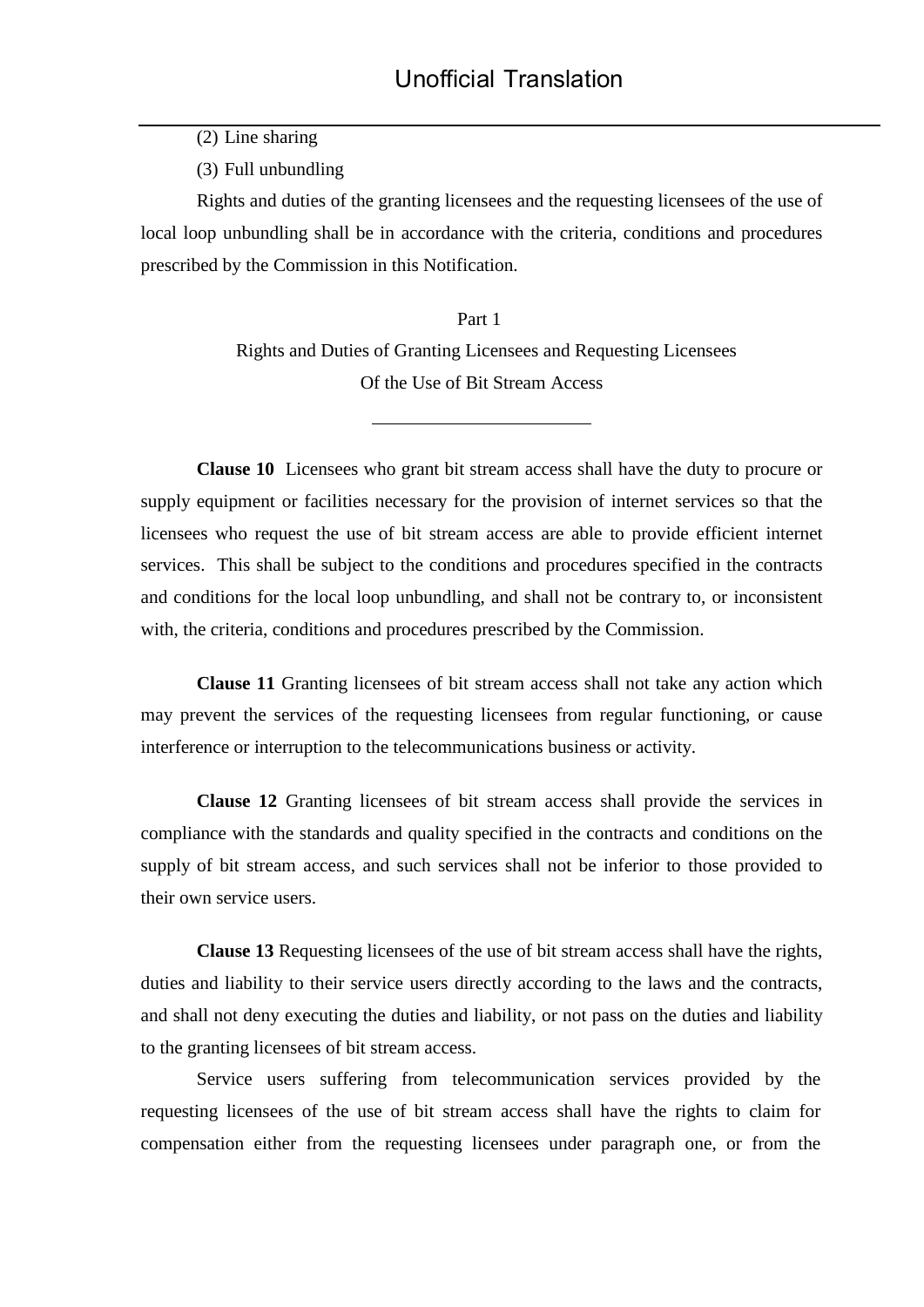granting licensees of bit stream access, if it is proven that the damage has stemmed from the supply of services by the granting licensees.

**Clause 14** Requesting licensees of the use of bit stream access shall have the duty to provide telecommunication services in accordance with the service standards and quality as advertised or confirmed.

If any requesting licensees of the use of bit stream access have referred to, guaranteed or advertised confirming the standards and quality of telecommunication services of the granting licensees of bit stream access, it shall be deemed that they have advertised and guaranteed the service standards and quality of the supply of telecommunication services as defined under paragraph one.

> Part 2 Rights and Duties of Granting Licensees and Requesting Licensees Of the Use of Line Sharing

> > $\overline{a}$

**Clause 15** Licensees who grant line sharing shall have the duty to allow the requesting licensees of line sharing to have an access to, and install the equipment or facilities necessary for the provision of internet services so that they are able to provide their services efficiently. This shall be in accordance with the conditions and procedures specified in the contracts and conditions for the provision of local loop unbundling, and shall not be contrary to, or inconsistent with, the criteria, conditions and procedures prescribed by the Commission.

**Clause 16** Should the requesting licensees of line sharing wish to use a location or an area for the installation of necessary equipment for their provision of services, the licensees who own the local loop unbundling shall be informed clearly by the requesting licensees of the request and the details thereof in writing.

Granting licensees of line sharing shall, without delay, provide the requested location or area for the installation of necessary equipment for the provision of services as requested by the requesting licensees who have clearly informed the request and the details thereof, and shall offer reasonable, non-discriminatory, transparent conditions and compensation for the services or service charges on a cost-based basis.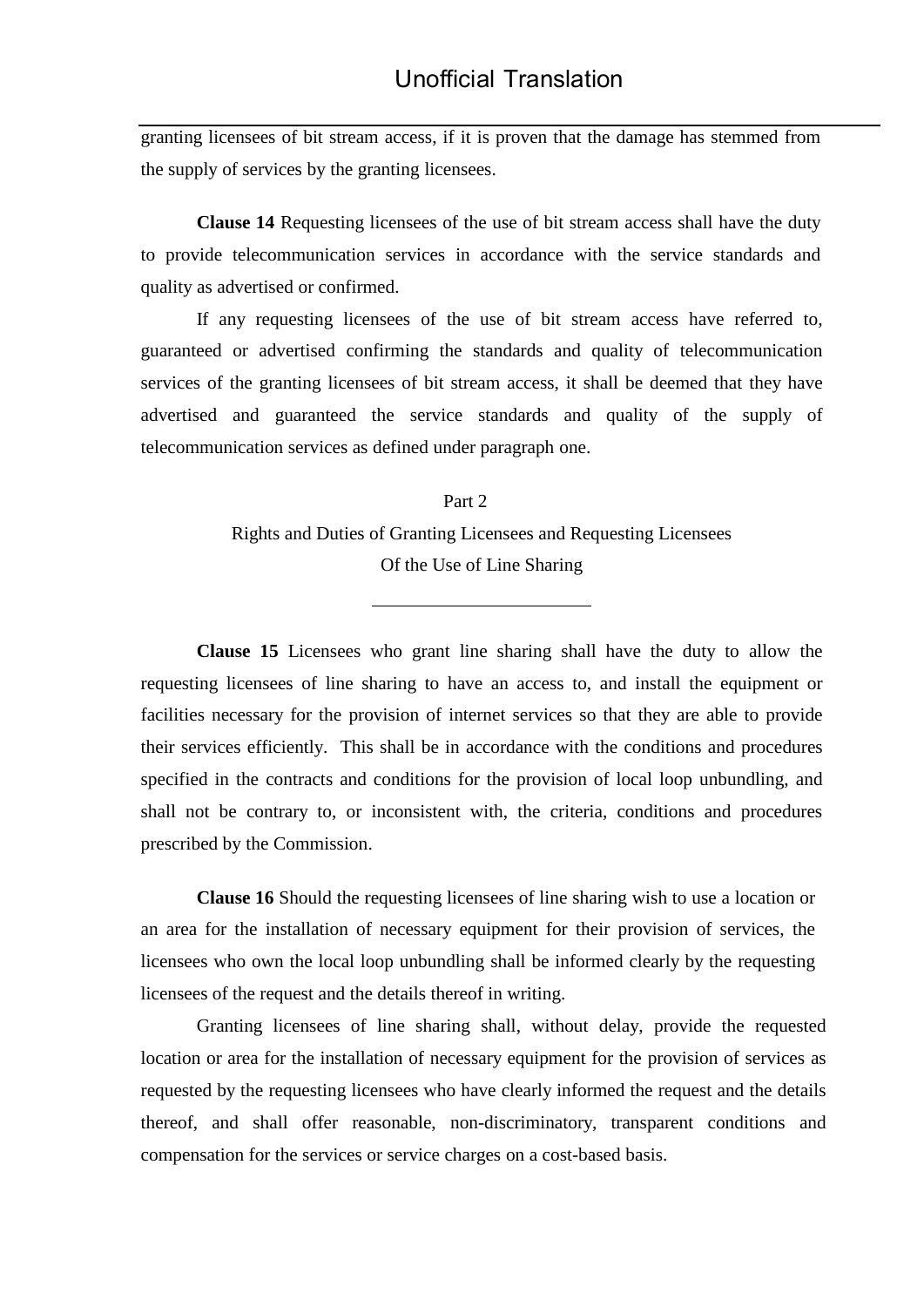In the event where the granting licensees of line sharing are unable to provide the requested location or area as requested by the requesting licensees due to technical reasons or space constraints, they shall, without delay, provide other area as mutually agreed upon or seek other measures for the installation of the equipment and the continuation of the services, and shall not place undue burden on the requesting licensees of line sharing.

**Clause 17** Granting licensees of line sharing shall be responsible for any defects in the local loop unbundling, and handle the repair thereof to effect normal working conditions.

**Clause 18** Requesting licensees of line sharing shall have the duty to procure or make available equipment or facilities necessary for the provision of internet services in accordance with the conditions and procedures specified in the contracts and conditions for the provision of local loop unbundling, and not in contradiction to, or in conflict with, the criteria, conditions and procedures prescribed by the Commission.

**Clause 19** Requesting licensees of line sharing shall allow and provide cooperation to the granting licensees of line sharing in the inspection of the unbundled network and the premises used, which may be undertaken from time to time by the granting licensees of line sharing. In this respect, during the course of the said inspection, the granting licensees shall not act in any manner that may cause damage to the property of the requesting licensees.

**Clause 20** During the time of the request for the use of line sharing, if the granting licensees wish to repair the local loop unbundling being used by the requesting licensees, the requesting licensees shall allow the granting licensees to do so. In the event where the repair takes an unduly long period of time to the extent that the requesting licensees are unable to use the local loop unbundling, the requesting licensees shall have the right to terminate the local loop unbundling contracts.

**Clause 21** Requesting licensees of line sharing shall be responsible for any damage caused by the use of the local loop unbundling provided that the said damage is owing to their mistake.

The requesting licensees shall not be responsible for the damage according to paragraph one if it is evident that the damage has come from normal depreciation.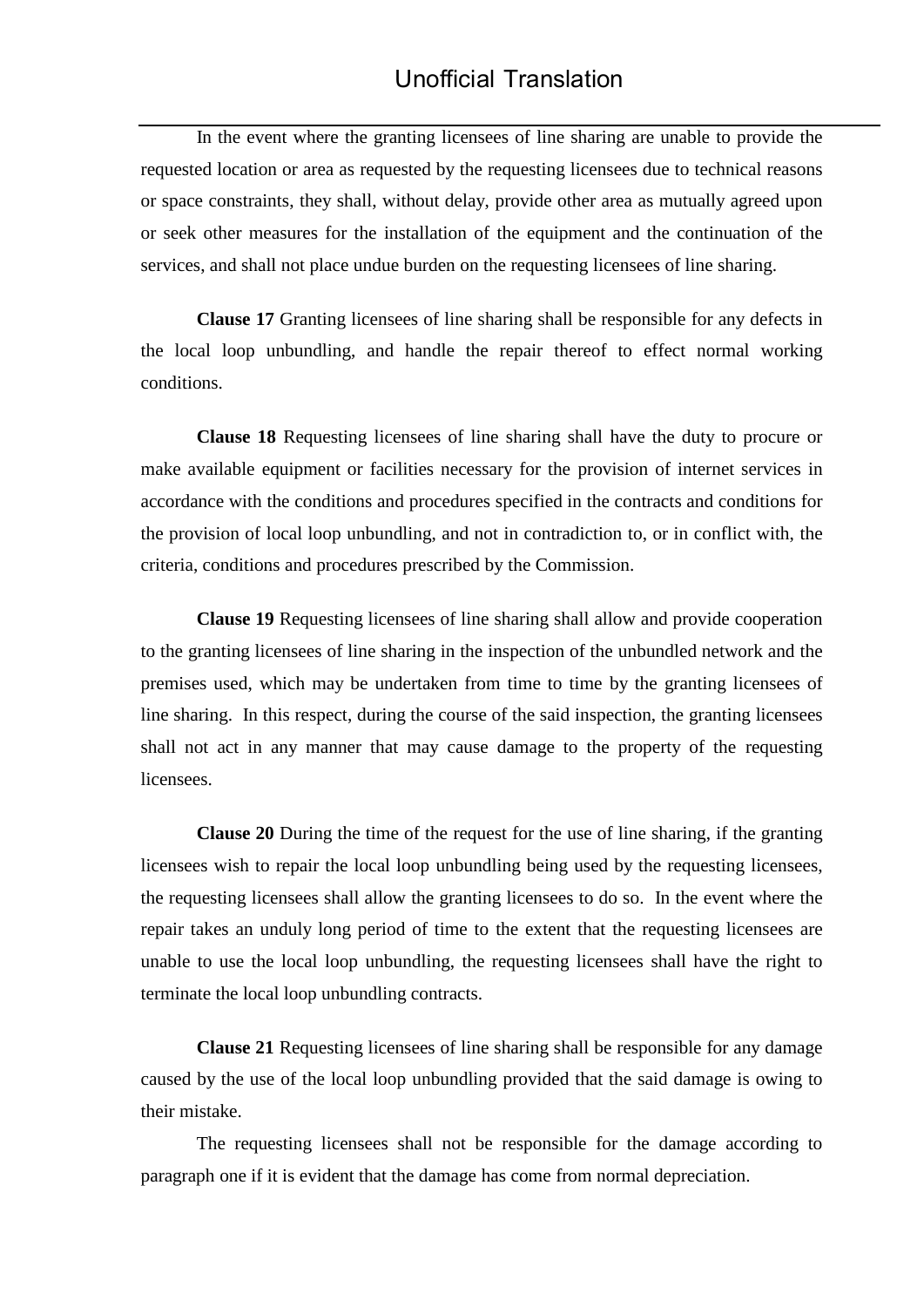Part 3

 $\overline{a}$ 

Rights and Duties of Granting Licensees and Requesting Licensees Of the Use of Full Unbundling

**Clause 22** Licensees who grant the use of full unbundling shall not take any action which may prevent the services of the licensees who request the use of full unbundling from regular functioning, or cause interference or interruption to the telecommunications business or activity.

**Clause 23** Requesting licensees of full unbundling shall have the rights, duties and liability to their service users directly according to the laws and the contracts, and shall not deny executing the duties and liability, or not pass on the duties and liability to the granting licensees of full unbundling.

Service users suffering from telecommunication services provided by the requesting licensees of full unbundling shall have the rights to claim for compensation either from the requesting licensees of full unbundling under paragraph one, or from the granting licensees of full unbundling, if it is proven that the damage has stemmed from the supply of services by the granting licensees of full unbundling.

**Clause 24** Requesting licensees of full unbundling shall have the duty to provide telecommunication services in accordance with the service standards and quality as advertised or confirmed.

If any requesting licensees of full unbundling have referred to, guaranteed or advertised confirming the standards and quality of telecommunication services of the granting licensees of full unbundling, it shall be deemed that they have advertised and guaranteed the service standards and quality of the supply of telecommunication services as defined under paragraph one.

**Clause 25** Requesting licensees of full unbundling shall be responsible for the expenses and maintenance of the equipment and property requested for services starting from the full unbundling access point to the end user point.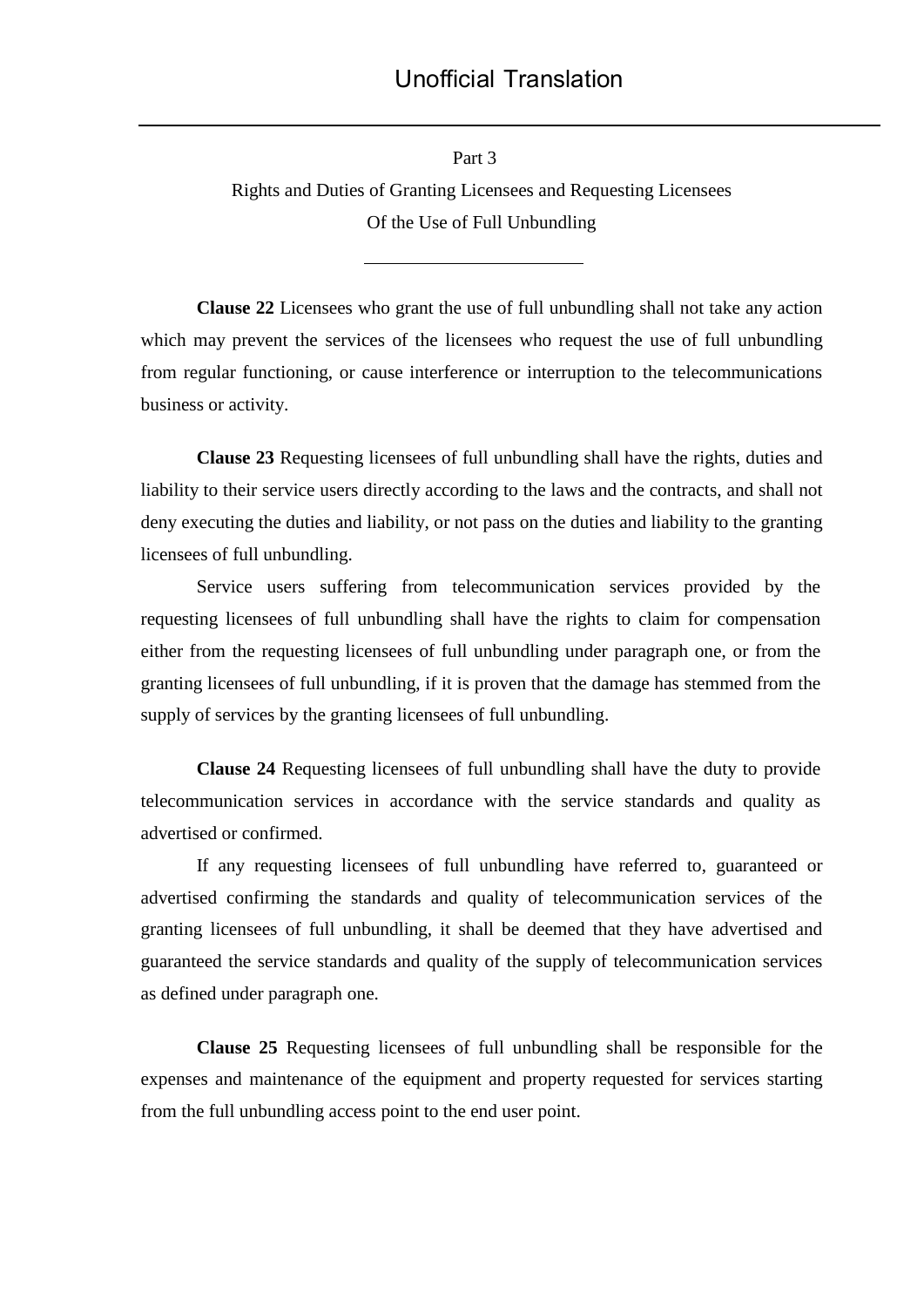**Clause 26** Requesting licensees of full unbundling shall apply technical standards for internet services and fixed-line telephone services to the end users in compliance with the standards, criteria and conditions prescribed by the Commission.

# CHAPTER 3

Price of Local Loop Unbundling

 $\overline{a}$ 

**Clause 27** Price of local loop unbundling for the provision of local loop unbundling of bit stream access and line sharing under this Notification shall be calculated on a retail minus basis with reference marketing cost of 30 percent of service charge or as the Committee for the Supervision of local loop unbundling may otherwise specify or deem appropriate for promoting fair competition or equitable access to telecommunications networks.

Price of local loop unbundling for the provision of local loop unbundling of full unbundling and other network services shall be set by the Committee for the Supervision of Local Loop Unbundling or as it may deem necessary for promoting fair competition or ladder of investment or equitable access to telecommunications networks. For this purpose, risk sharing or risk premium principles may be applied.

# CHAPTER 4

Regulatory and Penal Provisions

**Clause 28** The Secretary-General shall submit status and analysis report on the provision of local loop unbundling to the Commission by January of each year.

**Clause 29** For the matters not prescribed in this Notification, the licensees who provide and the licensees who request the use of local loop unbundling shall perform in compliance with the relevant Notifications of the Commission insofar as they are not contrary to, or inconsistent with, the provisions of this Notification.

**Clause 30** In case of any dispute between the licensees owning local loop unbundling and the requesting licensees of local loop unbundling in relation to the request for the use of local loop unbundling, the contract parties shall have the right to request a ruling by the Rights-of-Way Committee under the Notification of the Commission Re: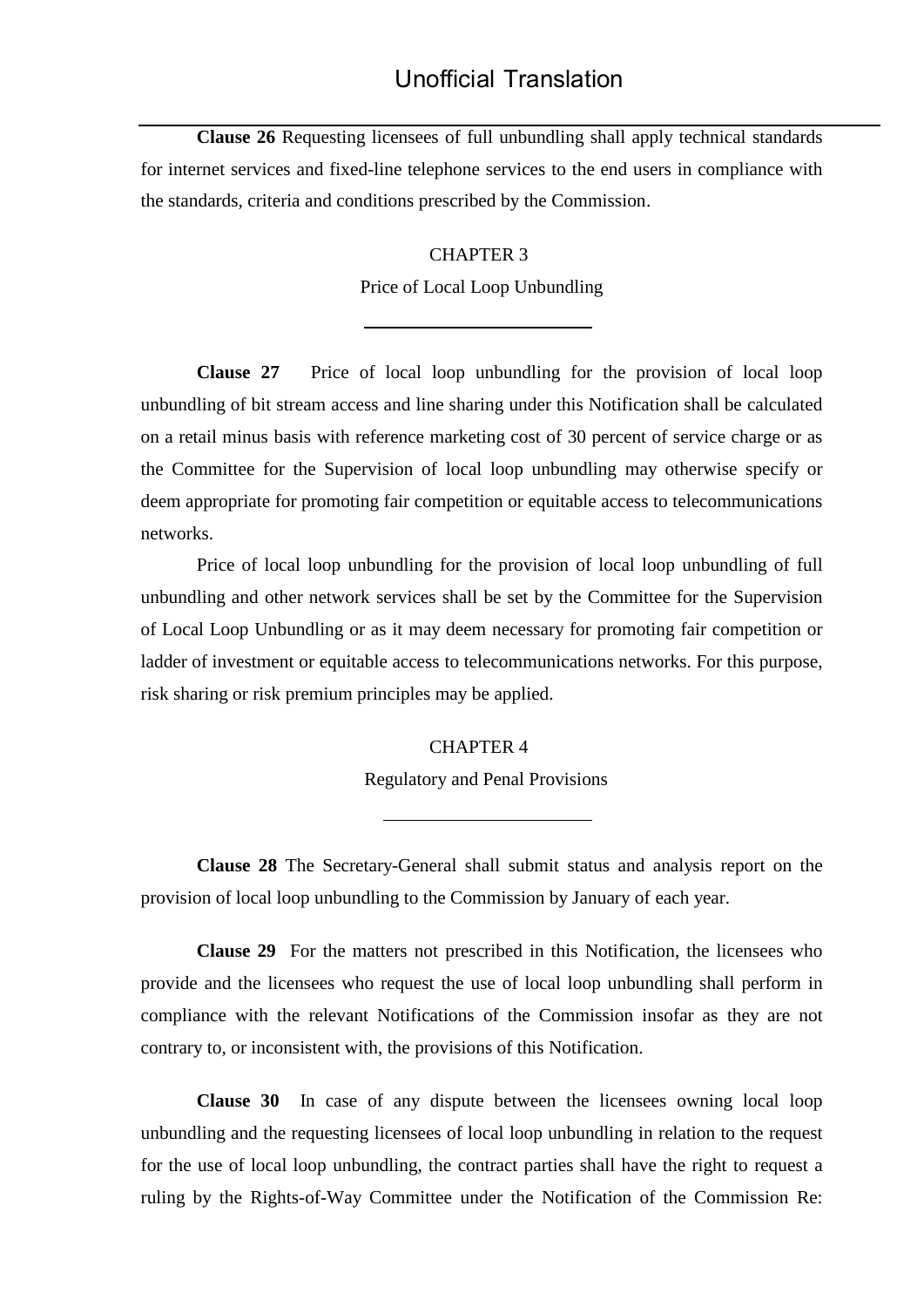Criteria and Procedures for Exercising Rights-of-way in Erecting Poles, Laying Ducts or Cables, and Installing any Accessories for Providing Telecommunications Services by filing a petition in writing together with details of the facts and related evidences thereof to the Committee within 30 (thirty) days from the date on which the dispute over the request for the use of unbundled network services has taken place.

In making a ruling, the Commission may assign the Rights-of-Way Committee pursuant to the Notification of the Commission Re: Criteria and Procedures for Exercising Rights-of-way in Erecting Poles, Laying Ducts or Cables, and Installing Any Accessories for Providing Telecommunications Services to propose recommendations to support the consideration of the Commission.

**Clause 31** To support and promote investment and development of telecommunication business, and to enable new licensees to compete efficiently, equitably and fairly, the Commission may exempt new licensees from the application of the criteria, conditions, or procedures, whether in whole or in part, of this Notification for a specified period of time.

The Commission may set any other specific conditions and limitations to be applicable temporarily to new licensees who are granted exemption by virtue of this Notification.

**Clause 32** In the event where operators with significant market power or licensees operating Type Two or Type Three telecommunication business as designated by the Commission are required to seek alternative telecommunication operators for the use of the network services under this Notification, but the licensees have been unable to find alternative telecommunication operators to use the network services, or have restricted the local loop unbundling, or have taken discriminatory acts against other licensees in using the network, the Secretary-General shall order such licensees to refrain from the violating acts, or to make rectification, or to act correctly or properly within a specified period of time in accordance with the provisions of Chapter 9 regarding administrative enforcement of the Telecommunications Business Act, B.E. 2544 (2001).

**Clause 33** For the matters not prescribed in this Notification, the provisions of the Administrative Procedure Act, B.E. 2539 (1996) and relevant regulations or notifications shall apply *mutatis mutandis* insofar as they are not contrary to, or inconsistent with, the provisions of this Notification.